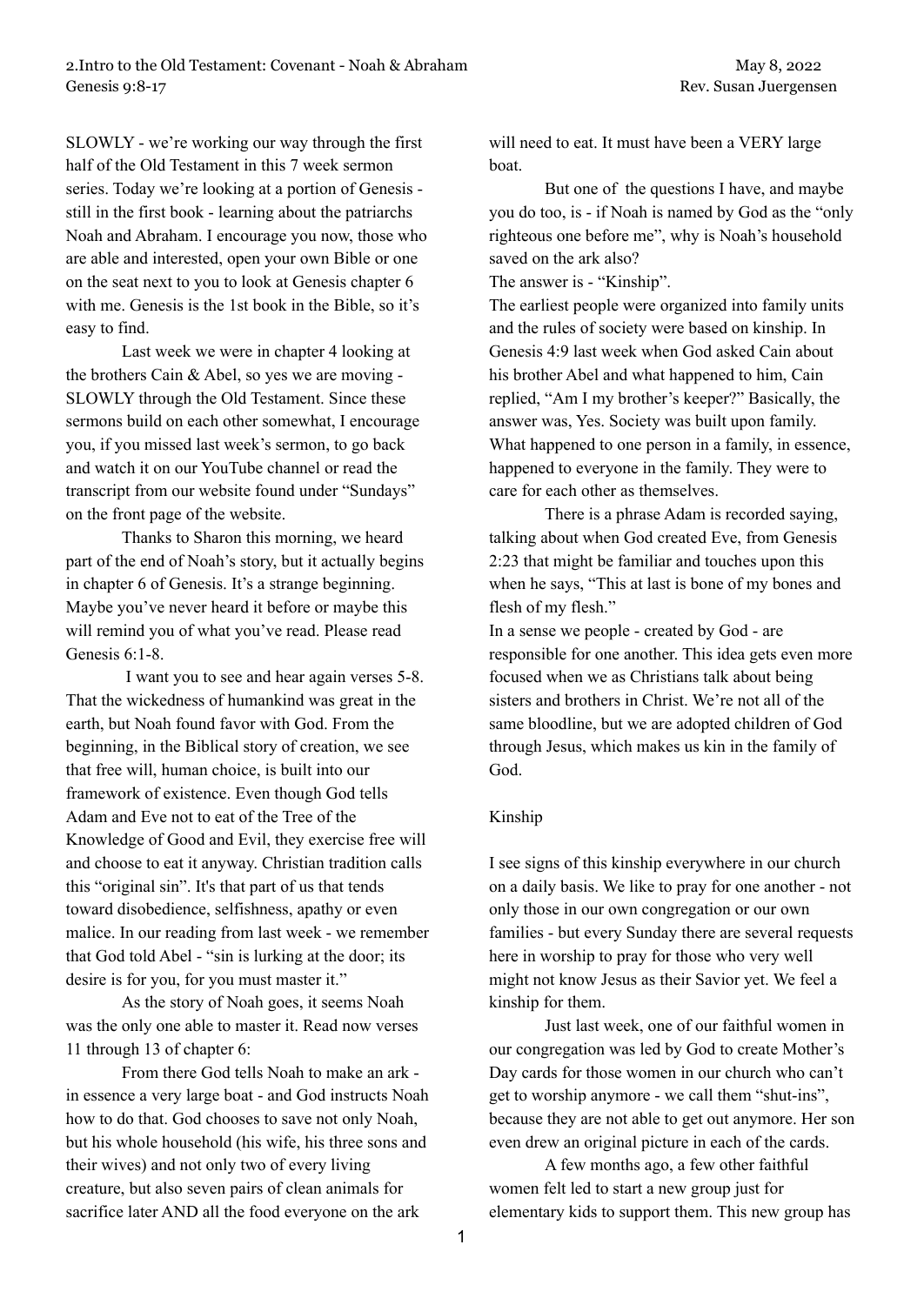met twice now - they meet every two weeks. They create a craft and include a bible lesson - right now it's called "Crafternoon". You'll probably hear more about it as summer keeps going. These women who started this felt a connection and love for our elementary students and wanted to find a way to pour into their lives in a fun way and meaningful way. All of these are examples of kinship. Of the calling in our lives to care for one another - to be one another's keeper.

Where did the idea of kinship come from? From God. We remember the words in the creation story of Genesis 1:26 when God says, "Let us make people in our image, in our likeness.." God's nature in essence is relationship - even in Genesis we have this plural form of the word for God in Hebrew - Elohim - Let US make people in OUR image. Some say this alludes to the pre-existence of Creator, Christ and Holy Spirit working together from the beginning to create the world and everything in it. Kinship.

Our text for today outlines the next step in God's connection with us and among us as kin belonging to each other - that next step is covenant. Covenant is a word we don't really use in our modern day language. We use the word contract a LOT. A contract is a binding document where two or more entities agree to something, but it includes arrangements for how to dissolve the contract if this or that happens. A contract is created with the awareness and possible expectation that changing circumstances or choices might bring it to an end. It's conditional. It's about legal rights and benefits.

A covenant, on the other hand, is an UNCONDITIONAL PROMISE having to do with relationship. It doesn't include stipulations for ending the promise depending on certain conditions. A covenant is meant to be unending.

In America, the marriage COVENANT is also a CONTRACT. In marriage there is a legal document that both spouses, the pastor or judge and two witnesses have to sign. Without that, the marriage isn't legal. I remember going to the DMV a few years ago to get my Real ID and since my maiden name - Pearson - is different than my married name, I had to have my marriage license with me as legal proof of my identity.

Genesis 9:8-17 outlines the very first covenant God makes with God's people. Not a contract, but a covenant. There are about seven covenants God makes with us in the Bible. The first one is this promise that God will never again let all life be cut off by floodwaters - never again will there be a flood to destroy the earth. And the symbol of the covenant will be the rainbow in the clouds.

If you think about it, this new thing God does is unimaginable. Our Living God - three in One chooses to make a covenant, an unconditional promise with humans, with God's created ones. The all powerful, all knowing, all encompassing God makes a promise to us - to me and to you. It's revolutionary, incomprehensible - it's a sign of how much God loves us.

In this tableau of God's great love for God's creation - comes the next important person in the Old Testament that we want to get to know today. Abraham - or as we first meet him, Abram.

Please read Genesis 15:1-18. We'll learn a little about Abram before we end for today.

It's true that animal sacrifice was a cornerstone of the relationship between God and God's people in the Old Testament - before Jesus. If you read Leviticus you'll hear accounts of sacrifice and about lots of blood. Even in the story of Noah today we heard God telling him to put 7 pairs of animals aside for sacrifice - as well as two of each kind.

Here in Genesis 15 we hear about an extremely important ritual in ancient times. When people made a deal in those days, they'd walk down an aisle flanked by sacrificed animals cut in half - as it says in verse 10 - "the halves arranged opposite each other." It would be a symbol of an oath. The oath was, "May this also be done to me if I do not keep my oath and pledge." This is what's meant to "cut a deal." The Hebrew word for covenant comes from the root of "to cut". When these types of animals were gathered and cut in two and placed in this way in ancient times, an agreement was being made between people.

Normally this ritual was among either people of equal status or between a person in a lower class and royalty. The ritual would include both people taking turns walking between the cut animals - to cut